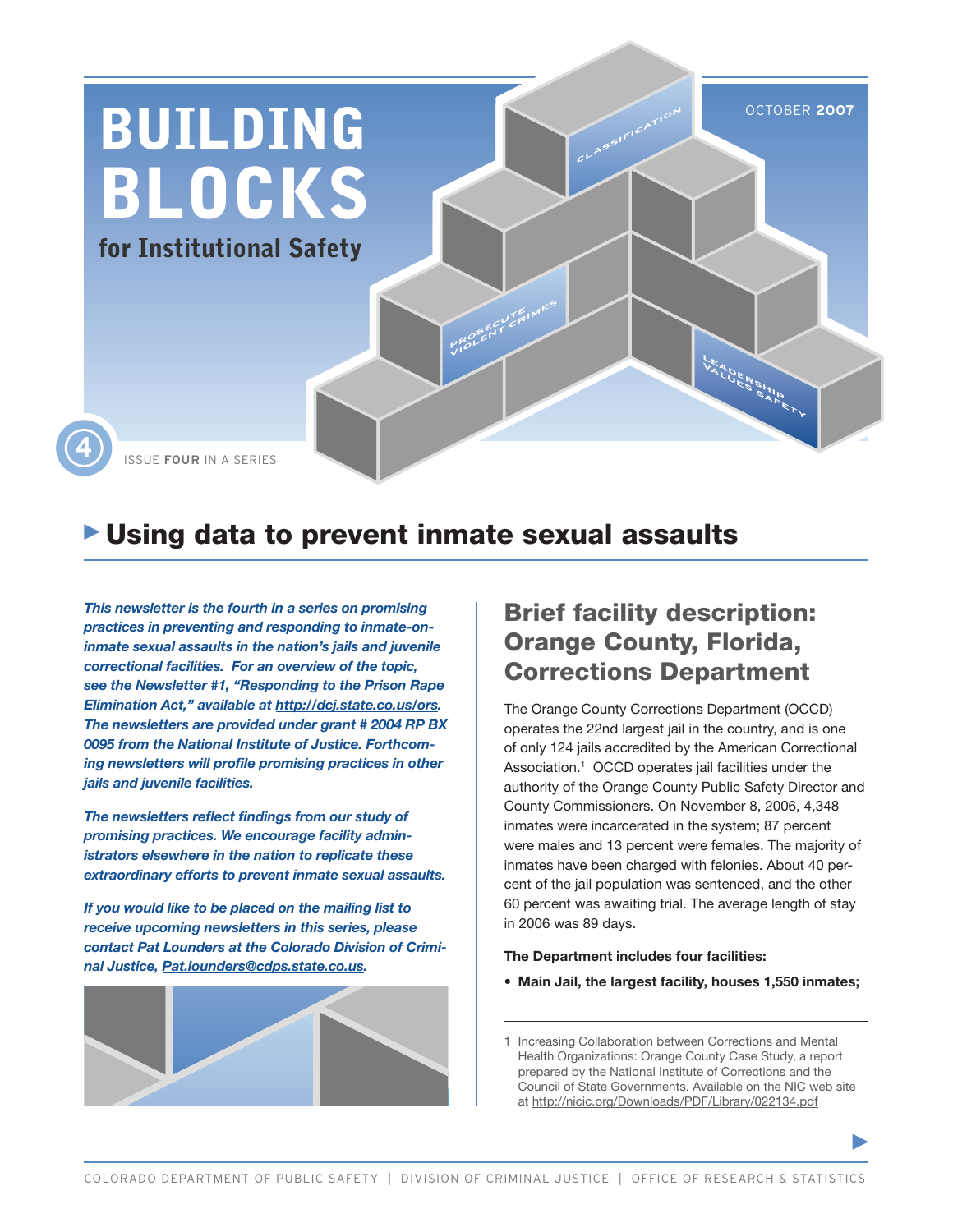

- **• Four Direct Supervision Jails–Genesis, opened in 1988 as the first direct supervision facility, houses 220 inmates; Horizon (1,250 inmates), Phoenix (352 inmates), and a Female Detention Center (652);**
- **• Booking and Release is the intake point for all those arrested in Orange County and the release center for all inmates being released; and**
- **• A Juvenile Assessment Center serves as the central intake center for all juveniles.**

# History of improvement efforts

The sheriff's department was responsible for operating the jail until 1987, when Orange County moved to a charter form of government. Under the charter, the department of corrections was established as a separate entity that reports to the county (Board of County Commissioners). Perhaps the most important result of that change was the hiring of a new department chief, Tom Allison, whose leadership and vision were influential in changing the philosophy and culture of the department. The organizational changes included the following:

- Use of direct supervision,
- The addition of programs that provided rehabilitation opportunities for inmates, and
- An emphasis on the professional development of staff.

When Tom Allison left the position 10 years later, most of these positive changes remained in place. In 2002, a new chief, Timothy Ryan, was appointed. He reinforced many of the earlier approaches, but he also added a slightly different emphasis—the use of data to influence policy and manage department operations effectively and safely.

## Outstanding Safety Efforts

The work of the Orange County Department of Corrections is presented in this Building Blocks for Institutional Safety for its extraordinary integration of statistical data analysis to manage day-to-day jail operations, its judicious efforts to improve facility safety for staff and inmates by limiting the use-of-force to manage inmate behavior, and its focus on providing special attention to inmates with mental illness. These efforts are part of a philosophy that values and promotes facility safety, including safety from sexual assault. Many lessons can be learned by reviewing the efforts of corrections professionals in Orange County, Florida.

#### Jail Oversight Commission

Another significant force in shaping the Orange County Corrections Department as a strong agency was a local Jail Oversight Commission established in 2001. In response to concern when a mentally ill inmate died from methadone withdrawal complications, Orange County Mayor Richard Crotty<sup>2</sup> created a Jail Oversight Commission to review all aspects of jail operations.

By May of 2002, the Commission had produced over 200 recommendations, pointing especially to problems with case processing and overcrowding in the jail.<sup>3</sup> However, when the chairman of the Jail Oversight Commission reconvened the Commission one year later to review progress made as a result of its recommendations, only three case processing recommendations had been implemented. The media noted that not much had changed despite the Commission's efforts, providing pressure for implementation. Responding to concerns that the Department was not addressing the Commission's recommendations, Dr. Patrick Jablonski, a research statistician employed by the jail, developed a data-driven approach to tracking problems and gaps in the identified problem areas. That approach is a focus of this Building Blocks research bulletin.

#### Data-Driven Decisions

A monthly case processing report tracks statistics in a number of areas, some of which are discussed in greater detail below (Jablonski).<sup>4</sup> By providing valuable information on various aspects of the jail operations, the report has been useful in guiding informed decisions by both jail administrators and local policymakers. The Department uses statistics to monitor population growth and forecast the size of future inmate populations; it produces data that are valuable for substantiating to county commission-

4 Jablonski, Patrick and Bradstreet, Scott. "Proceedings," NIC Large Jail Network Meeting, January 2006, p. 20.

<sup>2</sup> Richard T. Crotty was appointed as Orange County Mayor in January, 2001 by Governor Jeb Bush. Mayor Crotty is the Chief Executive of a county government that provides complete urban services to over 860,000 citizens.

<sup>3</sup> Orange County Jail Oversight Commission. (May 2002). Report of Findings. Orange County, Florida.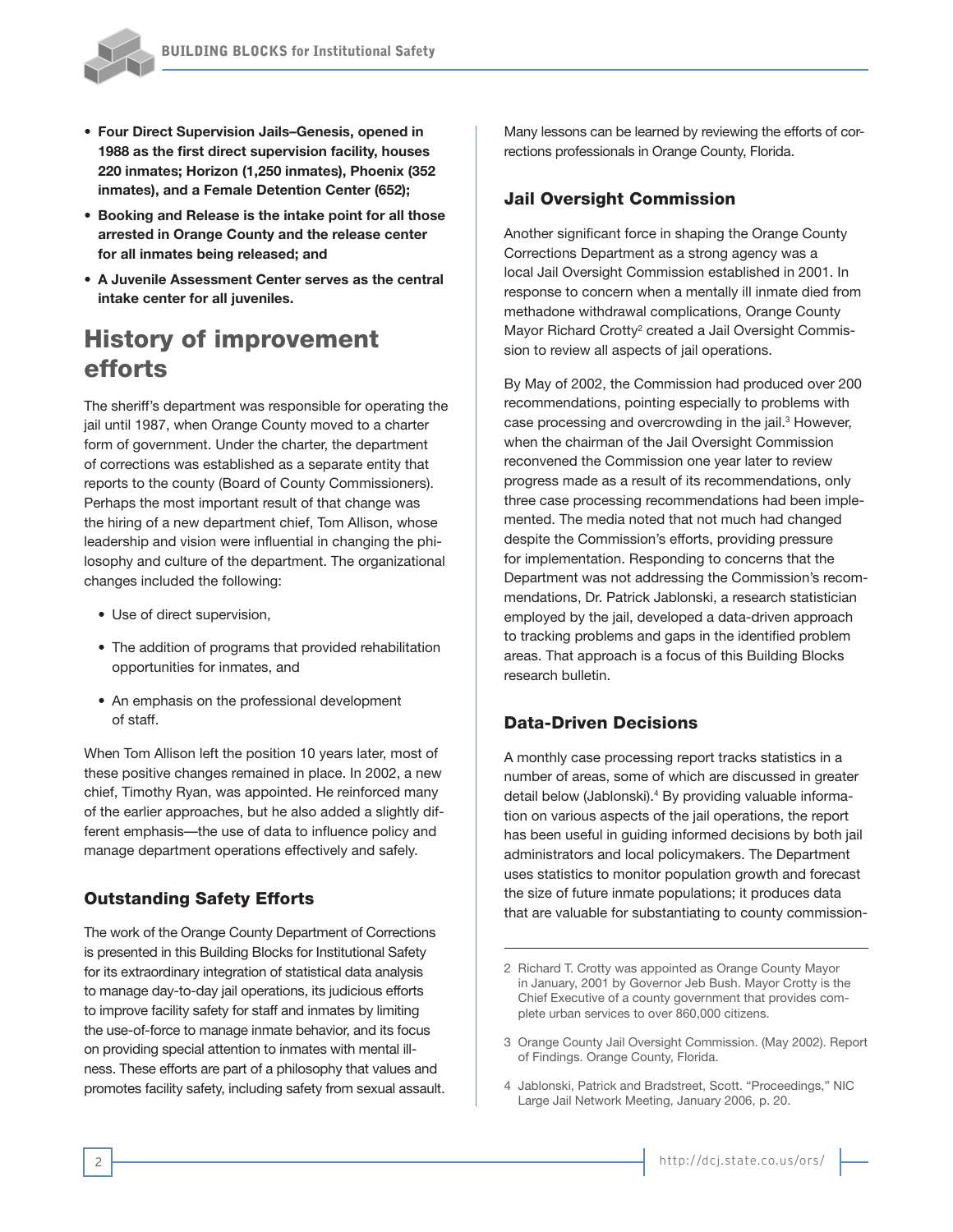

ers the department's resource needs and, of particular importance for this Building Blocks, the data system was designed to identify potential problems so they can be addressed quickly. Jail operations in Orange County rely on statistics and data to guide its operations, identify problems and implement changes, including monitoring and responding to safety issues.

### Indicators of Jail Safety: The Primary Indicators Report

The Orange County Department of Corrections offers an unusual example of an agency that effectively uses internally generated data to improve jail safety. The Department's monthly Primary Indicators Report (PIR), developed by Orange County jail statistician Patrick Jablonski, is more than 100 pages long. The PIR tracks the following primary indicators of jail safety:

- **• Violence Indicators:** 
	- Inmate battery
	- Battery on staff
	- Use of force
	- O.C. foam (pepper spray) use
	- Inmate altercations
- **• Health and injury Indicators:**
	- Inmate injuries
	- Staff injuries
- **• Inmate management indicators**
	- Contraband
	- Drug-related incidents
	- Grievances (all)
	- Grievances (substantiated)
	- Disciplinary reports

Sources for the data include staff-generated reports, medical data on sick calls and injuries, violence indicators from use-of-force reports, and inmate-on-inmate assaults. When combined with grievance and disciplinary reports, contraband and drug incidents are also important indicators of potential problems in the jail.

For each set of indicators, the information is stratified by shift for each unit in each jail in Orange County and tracked over time, controlling for population and staffing differences. This approach allows administrators to compare trends over time, across the facilities and for specific units and shifts.

#### Using the Data

Many jails across the country collect data about inmates and jail operations, but it is seldom used as a tool for improving inmate safety in a jail. In Orange County, however, data is crucial in addressing jail safety. The PIR serves as a "report card" for how well each jail and each unit is functioning. The PIR is provided to managers and reviewed at monthly staff meetings. Any trends in the data that cause concern are explored to determine the reasons for the change. When there is an increase in incidents or grievances, for example, they are promptly investigated to determine the cause. In such instances, for example, they might explore whether the increase in events is due to a problematic employee, a problematic inmate, overcrowding, or a lack of programs to keep inmates busy. After a cause is identified, steps are immediately taken to alleviate the problem, such as changing staff training or adjusting specific practices in the unit.

The Department recently revised the data system to enable officers to enter and receive Primary Indicators data from computers in each unit. With this new capability, sergeants will be expected to collect the data in their unit and make any needed changes in response to what the data indicate about the unit's safety.

The PIR is recognized by operating managers as Orange County's navigation system. It shapes the way the Orange County Jail does business, according to managers and staff. Managers know they are accountable for the trends and measures in the PIR; they use the PIR to adjust their operations accordingly. The Primary Indicators Report is recognized in the jail system as part of an overall culture of accountability. In fact, security supervisors reporting to Deputy Chief Scott Bradstreet understand that they will be held accountable for increases in inmate or staff assaults in their area. Likewise, security operations staff understand that their performance is being rated based on what the data reflect.

*The monthly Primary Indicators Report is recognized in the jail system as part of an overall culture of accountability.*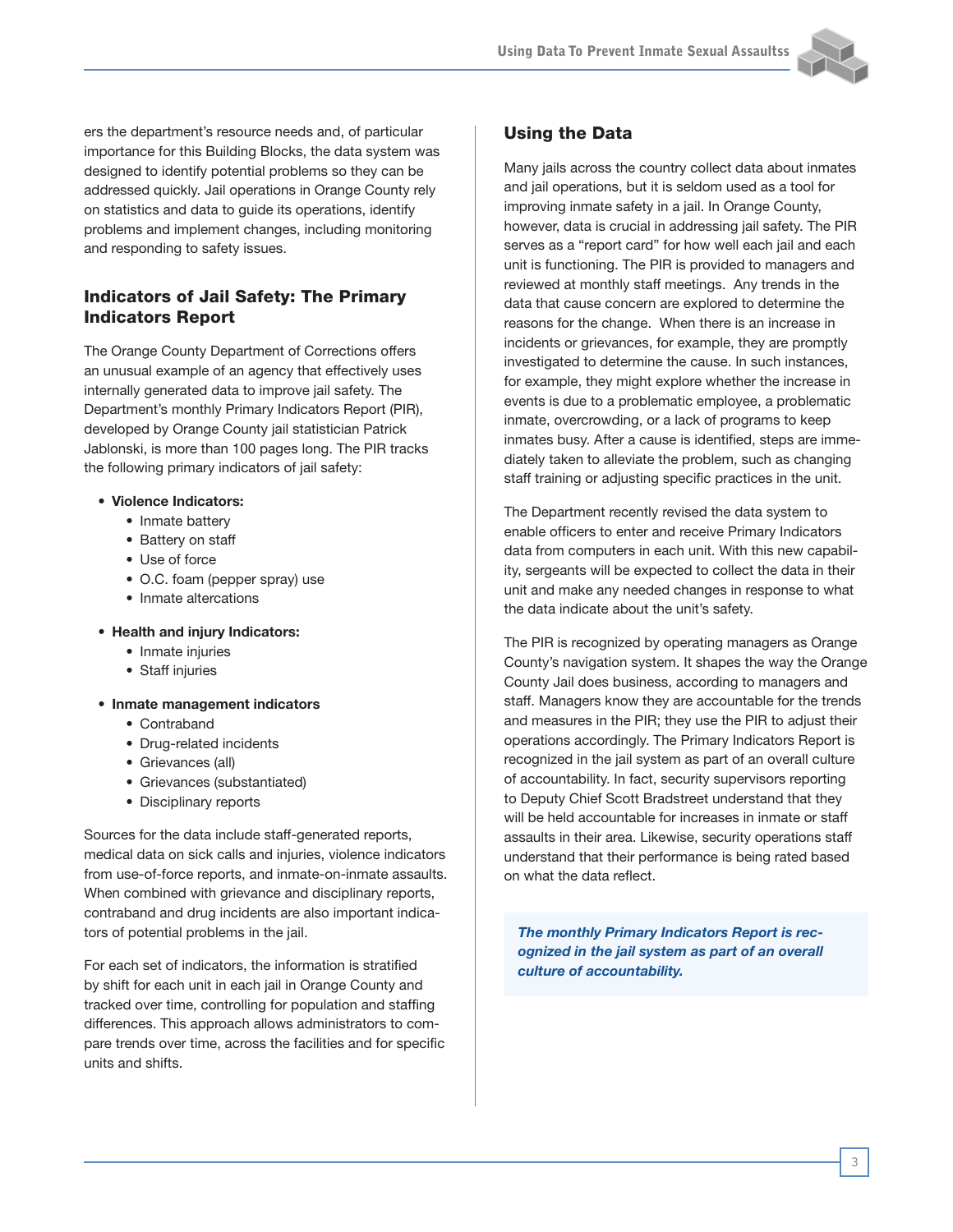

## Results: improved jail safety

A comparison of PIR data from 2000 to 2005 indicated that jail safety for both inmates and officers had improved, perhaps as a result of the way the department was using the data provided by the report. For example, in 2005 compared to 2000 there were:

- 22% fewer inmate fights
- 14% fewer inmate batteries
- 22% fewer inmate injuries
- 28% fewer use-of-force incidents
- 53% fewer batteries on staff
- 71% fewer staff injuries (Jablonski)<sup>5</sup>

## Other sources of information

In addition to relying on internally generated statistics to manage jail operations, Orange County jail administrators also use other sources of information to improve inmate safety, such as the results of litigation settlements and communication with family members.

#### Learning from Litigation

Administrators view lawsuits as another opportunity to detect problems and develop solutions. The Department receives about 200 "intent to sue" notifications per year. When the Department receives notification of an impending lawsuit, staff from the litigation unit conducts a risk management investigation. The litigation unit, comprised of trained correctional officers, is tasked with learning from "intent to sue" notifications and improving jail operations based on the risk management investigations they conduct. The risk management investigation is protected from discovery in the pending lawsuit. The investigation can include interviews with staff on all shifts at the location of the event, a review of incidents two weeks prior to the named event, reviews of log books from the time the inmate was booked into the jail, and interviews with trustees where the event took place.

Once the investigation is complete, a briefing is arranged to discuss issues that were identified. If administrators determine that an inmate grievance did not result in the correct action, efforts are made to immediately address

the system failure. That is, policies can also be changed based on the problems that are identified, or staff can be trained in new procedures. For example, this process recently led to a revision of the Department's sexual assault policy.

*The risk management investigation, initiated after the "intent to sue" notification is filed, is protected from discovery in the pending lawsuit. The investigation can include interviews with staff on all shifts at the location of the event, a review of incidents two weeks prior to the named event, reviews of log books from the time the inmate was booked into the jail, and interviews with trustees where the event took place.*

For those cases that result in a lawsuit, once a resolution is reached, Department officials may sit down with the opposing attorneys to talk about what they can do to improve their operations. The goal is to address problems proactively to prevent them from reoccurring in the future.

#### Learning from Inmates' Families

Families are viewed as another potential source of important information about inmates' needs and problems in the jail. The management team and the medical and program staff deliberately spend time communicating with families. Besides listening to the concerns of the families, administration officials believe that it is important to inform families about available community resources that may assist them as the offender transitions back home.

## A note on use-of-force and jail safety

Using this data system, Orange County administrators measured use-of-force incidents in jails, and made a decision to reduce such incidents. Administrators believe that the use-of-force by officers contributes to an unsafe operational environment for both staff and inmates, so department officials established the goal of preventing use-of-force incidents through sound management practices. Because of the importance of this issue, Deputy Chief Scott Bradstreet called for a new policy on

<sup>5</sup> *Proceedings*, Large Jail Network, January 2006.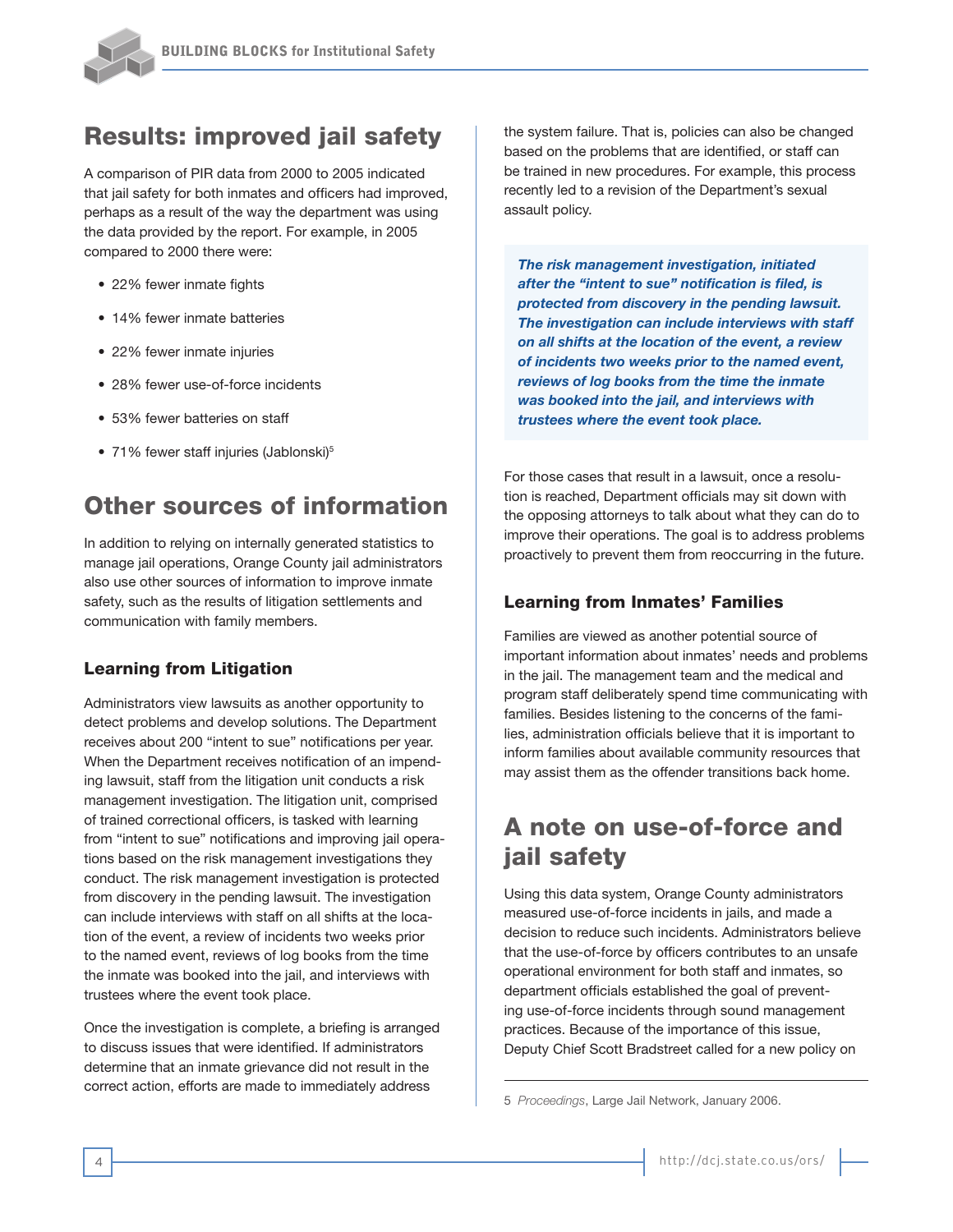

the use-of-force that incorporates this philosophy. The use-of-force policy requires that all such incidents be videotaped, and that a supervisor is present. Following every use-of-force incident, the videotape is reviewed by the captains, who discuss how the incident might have been prevented.

To facilitate videotaping, several facilities are retrofitted with videotaping capabilities, especially in high risk areas, and all new facilities are designed to enable video recording. If officials are aware that someone is high-risk or that a high-risk situation is imminent – for example, the intake of an offender with a history of violence – the interaction is videotaped whether or not force is used.

Staff training also emphasizes that all options should be exhausted before resorting to force. Situations that require force are taken very seriously by the administration, and undergo a review process. As reported above, use-of-force incidents decreased by 28 percent between 2000 and 2005, along with other safety problems. The staff attribute this to several factors including Crisis Intervention Team training (discussed later in this report), requiring supervisors to be present at all incidents, Deputy Chief Scott Bradstreet's leadership emphasis, and the video reviews by captains. These measures help the administration maintain a consistent emphasis on avoiding the use-of-force.

*"Staff training needs to emphasize the philosophy of preventing use-of-force as the goal rather than just emphasizing the tactics to be used when force is needed." Deputy Chief Scott Bradstreet*

*To talk merely of limiting the use of force is to miss a much larger opportunity to reframe the role of corrections officers in resolving and preventing conflict. Officers need guidance, inspiration and a repertoire of effective, nonforceful responses so that the use of force is naturally limited to those rare situations where it is required to prevent serious harm. From: Confronting Confinement: A Report of the Commission on Safety and Abuse in America's Prisons. Vera Institute of Justice, New York, 2006, page 33.*

# Other strategies for improving inmate safety in orange county

In addition to its commitment to using data as a means to prevent assaults, Orange County employs several other progressive practices that result in improved safety in its jails. These include:

- Direct supervision design and philosophy
- A new approach to dealing with mentally ill inmates
- General measures designed to increase safety
- Strong leadership and staff professionalism

## Direct Supervision

Three of the five jails in Orange County were designed as direct supervision facilities; approximately 60% of inmates are housed in direct supervision jails.<sup>6</sup> Several of the facilities were designed by the same architect. This was an advantage because the architect was kept informed of problems as staff gained working experience in each facility, and these issues were then addressed in the design of the next facility.

Administrators are firmly committed to a direct supervision philosophy and recognize that open communication helps inmates report problems and assaults to staff. All staff receive interpersonal communication training that emphasizes treating inmates with respect and regularly talking with them. The administrative staff expects employees to apply the skills learned in training to their interactions with inmates, and officials emphasize treating people the way they would like to be treated.

<sup>6</sup> Direct supervision is a combination of architecture, management and supervision that seeks to create safe conditions in place of disruptive ones by, in part, allowing inmates outside their cells at least half the time so they can interact with each other and officers in identified common spaces. This is in contrast to traditional supervision where officers monitor inmates from behind glass or bars. See our *Building Blocks* describing the San Francisco Jail for a description of direct supervision, at http://dcj.state.co.us/ors/pdf/PREA/Building\_Block\_Bulletins/BB\_No3\_SF\_ver4FV.pdf. Also, the National Institute of Corrections has considerable literature, training and technical assistance available on the topic of direct supervision. See www.nicic.org.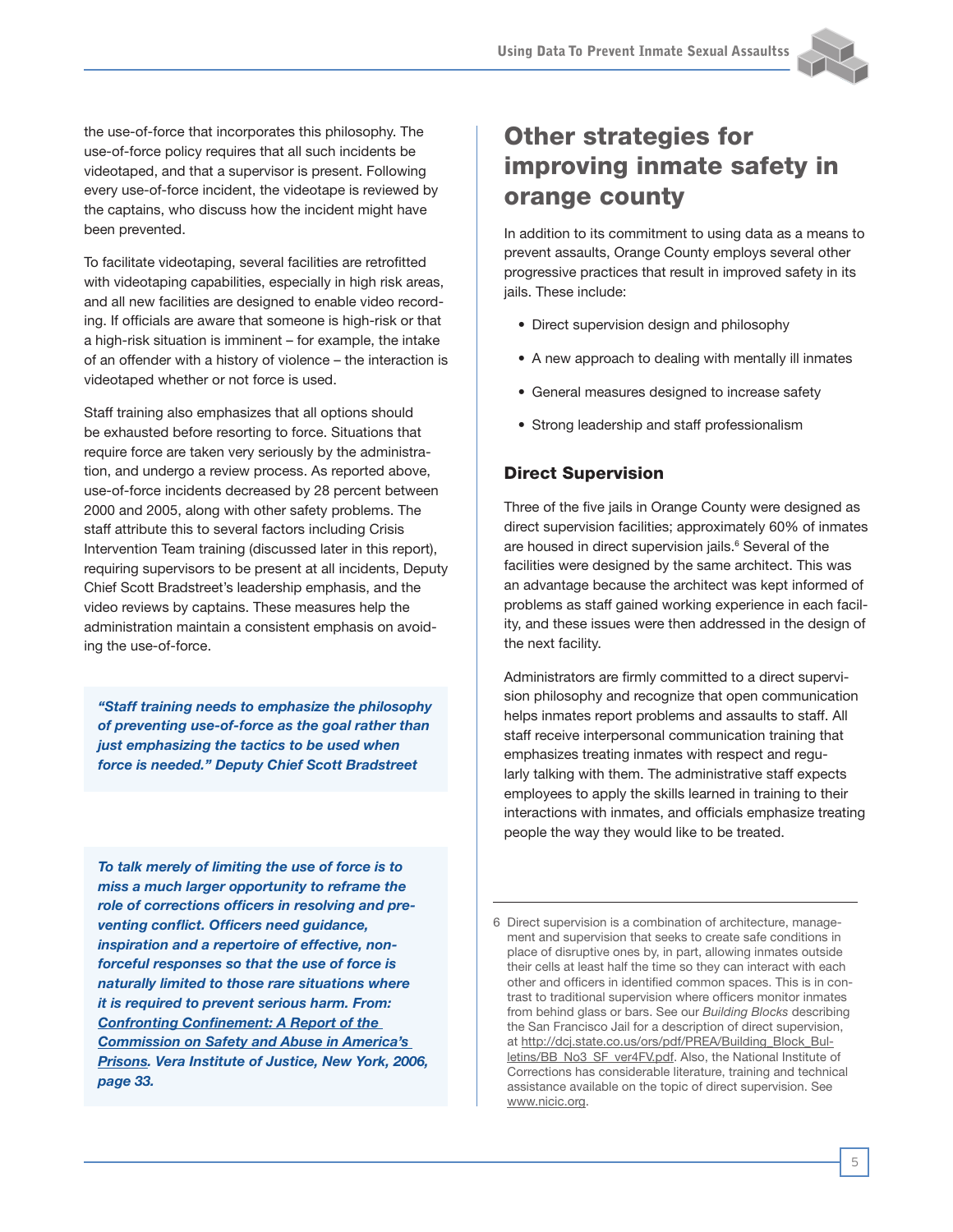*Deputy Chief Scott Bradstreet: "You have to make staff understand that inmates are here because they did not follow the rules. So you can't just give orders. You have to talk to them, listen to what they have to say, and let them know that you will follow through on expectations."*

Direct supervision provides a more natural environment that facilitates open communications. Inmates learn that they can report incidents to staff and, in Orange County, that those reports will be addressed. Staff and administrators also review all grievances and disciplinary reports rather than routinely dismissing them; this helps inmates know that they will get fair treatment.

The management style involves constantly observing the inmates, and lots of face-to-face interaction. This makes assaults more difficult to carry out. Although the Department is committed to using a direct supervision approach, more traditional correctional methods, such a regular cell shakedowns, dog teams, and drug testing, are also used.

With the introduction of direct supervision, facility staff saw a huge drop in reported sexual assaults. In 1990, the majority of inmates were housed in linear jails where officers had limited views and inmates were frequently in charge; only 200 (of the 2,200-2,600) inmates were housed in the direct supervision jail. In 1990, there were 21 allegations of sexual assault on inmates (3 were substantiated). Since that time, additional direct supervision jails have been built in the county and, although the number of inmates grew to more than 4,000 by 2006, only 2 sexual assaults were reported that year.

#### Inmates with Mental Illness

Like most jails around the country, Orange County facilities hold a substantial number of inmates with mental health needs. Currently approx. 22 percent of the inmates are taking medication for psychiatric illnesses. This population can be at increased risk for sexual victimization and most allegations of sexual assault come from this group. The individuals are also likely to remain in the jail for longer periods of time – 45 days, with a median of 11 days – as opposed to the general population, which has an average stay of 26 days with a median of 2 days. Effective management of this population is critical to the overall safety of a facility.

Officials in Orange County have taken several steps to address the needs of this population:

- A pretrial services program is available for individuals with co-occurring mental illness and substance use disorders that links participants to an assertive community treatment (ACT) case management team designed to serve people involved with the criminal justice system.<sup>7</sup>
- The jail has a special needs unit where inmates with serious mental health needs can be housed. Once housed in the special needs unit, the inmates are offered a program that eventually helps some of them move into the general population. All staff in the special needs unit receive Crisis Intervention Team (CIT) training (see discussion in the next section).<sup>8</sup>
- Team rounds and meetings are conducted on highneeds inmates. One particularly difficult inmate who was mentally ill and self-injurious was closely monitored and tracked by weekly meetings that consisted of all shift commanders, the head nurse, and the litigation unit staff.
- Security, medical, and mental health staff conduct rounds together when someone is placed in isolation because of mental health problems.
- Due to difficulties associated with the mental health population, and mindful of the vulnerability of these individuals to assault, the litigation unit (described above) assumes case management responsibilities for inmates who are transferred to the hospital for mental health care. While an inmate is housed at the hospital, the litigation unit provides critical inmate information to the hospital staff, conducts audits, makes recommendations to hospital staff, and undertakes security checks in an effort to reduce incidents.

<sup>7</sup> Increasing Collaboration between Corrections and Mental Health Organizations: Orange County Case Study, a report prepared by the National Institute of Corrections and the Council of State Governments. Available on the NIC web site at http://nicic.org/Downloads/PDF/Library/022134.pdf

<sup>8</sup> For a complete description of this initiative targeting "people who were landing at the intersection of the criminal justice, mental health, and substance abuse systems" (page 1), see Increasing Collaboration between Corrections and Mental Health Organizations: Orange County Case Study, a report prepared by the National Institute of Corrections and the Council of State Governments. Available on the NIC web site at http://nicic.org/Downloads/PDF/Library/022134.pdf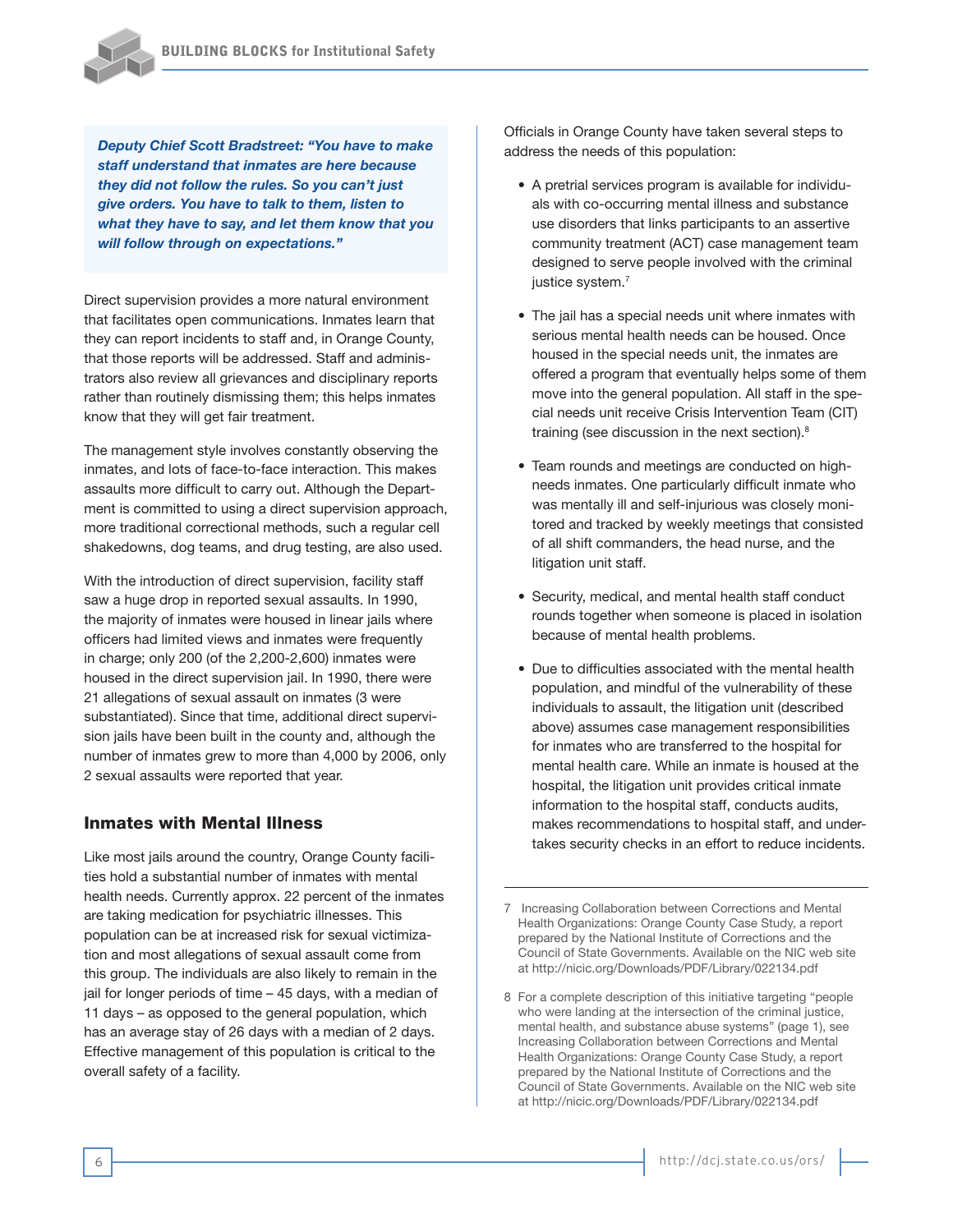

*Compared to prison inmates, jail detainees with mental illness are approximately 50% less likely to receive mental health services while incarcerated according to data collected from interviews with 6,982 inmates in 417 jails. Yet, mental illness in jails is a potentially serious problem not just for the detainee but also for the safety and effectiveness of custody procedures: jailed adults with mental illness are twice as likely to be charged with rule violations than other jail inmates, and three times more likely to be injured during a fight. Source: Mental health problems of prison and jail inmates. Bureau of Justice Statistics Special Report, by Doris James and Lauren Glaze, September 2006, NCJ 213600.*

#### Crisis Intervention Team Training

Along with other communities in central Florida, Orange County is a partner in the Central Florida Crisis Intervention Team (CIT). The CIT, based on a model developed in Memphis, Tennessee, is an innovative method of responding to individuals with mental illness who come into contact with law enforcement. Traditional law enforcement procedures are often counterproductive in situations when an individual is suffering from a mental illness. Frequently, a traditional approach will lead to the escalation of an individual's negative behavior, enhancing the probability that the encounter will lead to arrest. The focus of a CIT is the de-escalation of the person who exhibits signs of emotional disturbance, and directing the person into treatment instead of jail when appropriate. Orange County was the first jail system in the United States to implement CIT training for jail staff and patrol officers.9

CIT training helps jail staff understand when inmates' psychiatric conditions might be causing problems in the facility. For example, during the training, participants wear headsets that emit voices to gain an appreciation of what it is like to hear voices. They also take part in role-playing scenarios of incidents that actually occurred in the jail. Jail staff are taught to de-escalate situations verbally and to arrange mental health referrals rather than allowing situations to escalate into more serious problems.

Certain jail staff members, including those that work in the mental health unit, are routinely trained in CIT, and officials told researchers that other staff request CIT training after seeing the positive outcomes experienced by those who

have participated. Sometimes there is a waiting list for training. Administrators believe that CIT training of staff has resulted in a reduction in incidents involving force.

Sexual Assault Responses

When a sexual assault is reported, the jail staff immediately respond by:

- Isolating involved individuals and preserving the crime scene
- Providing medical and mental health evaluations
- Transporting the victim(s) to an outside facility to collect a rape kit
- Calling the Sheriff's Office to initiate an investigation, even if the staff have reason to question the validity of the allegation
- Filling out a critical incident report

While the investigation by the Sheriff's Office is conducted, the perpetrator(s) is housed in segregation. If the allegation is validated, there is an in-house disciplinary consequence and reclassification, usually to a higher security level. A staffing would also be arranged to determine management and housing strategies for the victim and perpetrator. Even if the allegation is not validated, the involved inmates continue to be housed in separate areas for the remainder of their confinement.

*When a sexual assault is reported, policies require jail staff to immediately call the Sheriff's Office to initiate an investigation even when staff question the validity of the allegation.*

#### Safety Measures

The Department has also established several other measures specifically designed to promote safety in its jails:

• Booking staff receive training to enable them to identify problems such as mental illness, mental

<sup>9</sup> For more information, please see the following publication, available from the National Institute of Corrections: Council of State Governments Justice Center. (2007). Increasing *Collaboration Between Corrections and Mental Health Organizations: Orange County Case Study*. New York, NY: Council of State Governments Justice Center.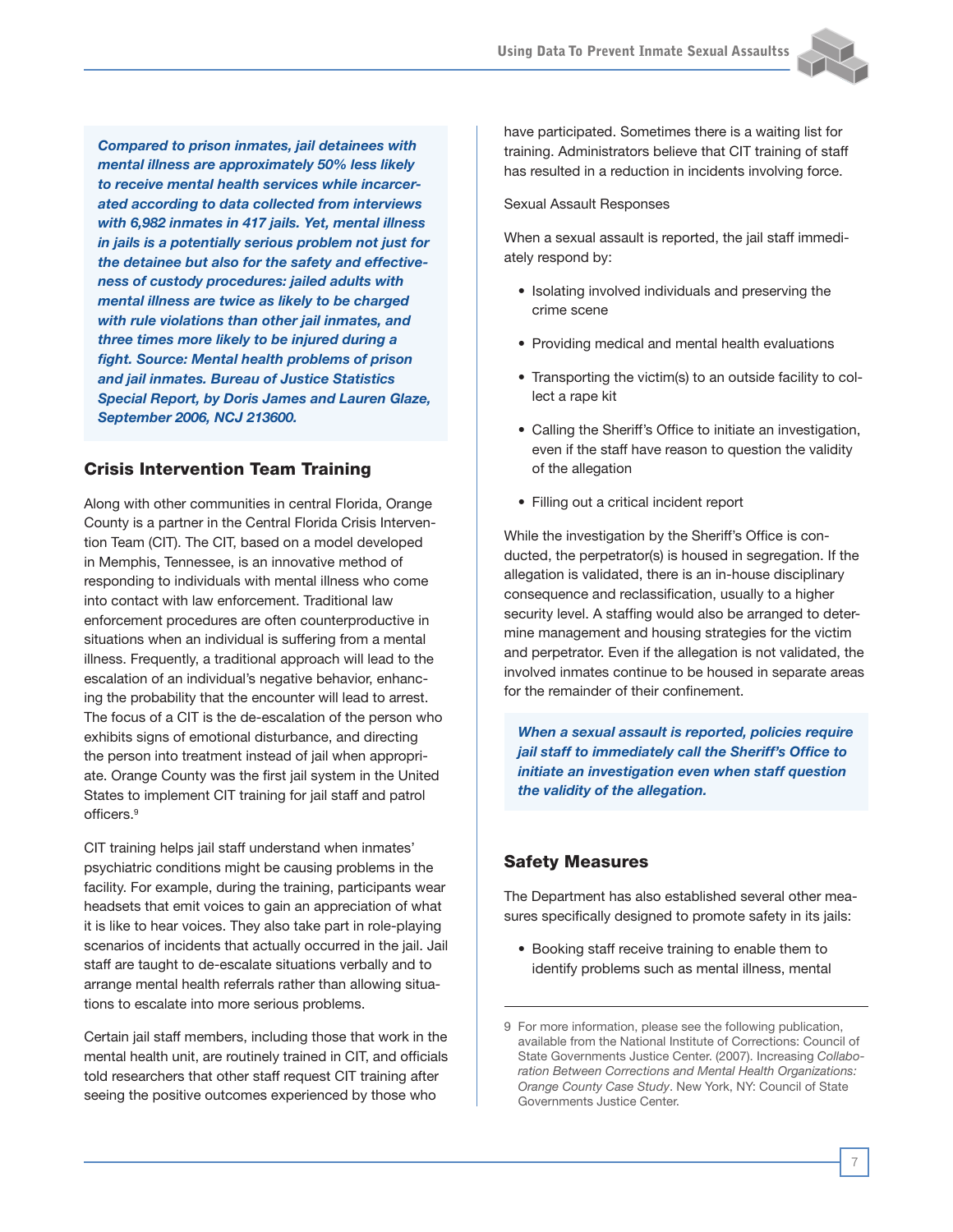

retardation, or prior victimization. The mental health intake form identifies inmates' psychiatric needs during the booking process.

- Mental health screening identifies inmates who need a Do Not House Alone (DNHA) designation because of risk of suicide or self-injurious behavior. The department has not had a suicide since 1998.
- Some isolation cells are equipped for camera observations. In addition, there are some electronic systems that enable officers to electronically establish that they have observed the cell as required.
- Staff work with probation officers to learn what inmates report about their jail stay after they are out of the system. The purpose is to identify previously undisclosed safety problems that administrators need to address.
- Security, inmate affairs, medical, and mental health staff conduct joint rounds every week on inmates who are on special management status, including protective custody and administrative confinement. Officials believe that this direct, face-to-face interaction helps these inmates understand expectations and modify their behavior when necessary.

These measures emphasize administrators' commitment to identify problems early and to implement ways to manage high-risk inmates safely.

*Jail staff work with probation officers to learn what inmates report about their jail stay after they are out of the system. The purpose is to identify previously undisclosed safety problems that administrators need to address.* 

#### Staff Professionalism and Strong Leadership

In describing why the Orange County Corrections Department operates effectively, Major Richard Anderson, In-Custody Support Services, downplayed the facilities' direct supervision design features and pointed to the Department's staff: "Direct supervision won't work without competent staff." His comment points to the importance of the combination of leadership, a welldesigned facility, and well-trained staff to carry out the mission.

Additionally, Deputy Chief Scott Bradstreet suggested that the key to reducing assaults in the Orange County Jail was the strong facility culture developed by the staff who strive to understand and respond to inmates' concerns. He emphasized that the jail environment allowed inmates to feel comfortable talking to staff in the Orange County jails.

Department administrators continually seek to improve the organization and the professionalism of their staff. They promote a sense of pride in professionalism by encouraging staff to participate in ongoing education and meetings with other agencies. The Department has sent staff to national and state trainings and meetings, such as National Institute of Correction's (NIC) Large Jail Network meetings and the Florida Large Jail Network meetings. Orange County administrators are open to new ideas and system improvements; they continually seek resources

*Department administrators continually seek to improve the organization and the professionalism of their staff. They promote a sense of pride in professionalism by encouraging staff to participate in ongoing education and meetings with other agencies.* 

through NIC, the National Institute of Justice, and other groups to develop and implement innovative approaches to jail management. Administrators also nominate staff for important awards, and this has resulted in some staff members receiving national correctional officer awards. Such efforts on the part of administrators are designed to recognize excellence, build morale, and promote a staff culture that values professionalism.

#### Twenty Years of Progressive Leadership

Orange County jail administrators, both present and past, deserve credit for maintaining the values that drive staff on a daily basis. The department's culture of safety and professionalism rests on ongoing communication and responsive interaction with inmates, and is the result of "20 years of progressive leadership," as Major Richard Anderson commented. Strong leaders—from Tom Allison to Tim Ryan to Scott Bradstreet—have created a common sense of purpose among staff. When called for, they have also led the department to make productive changes in its operations.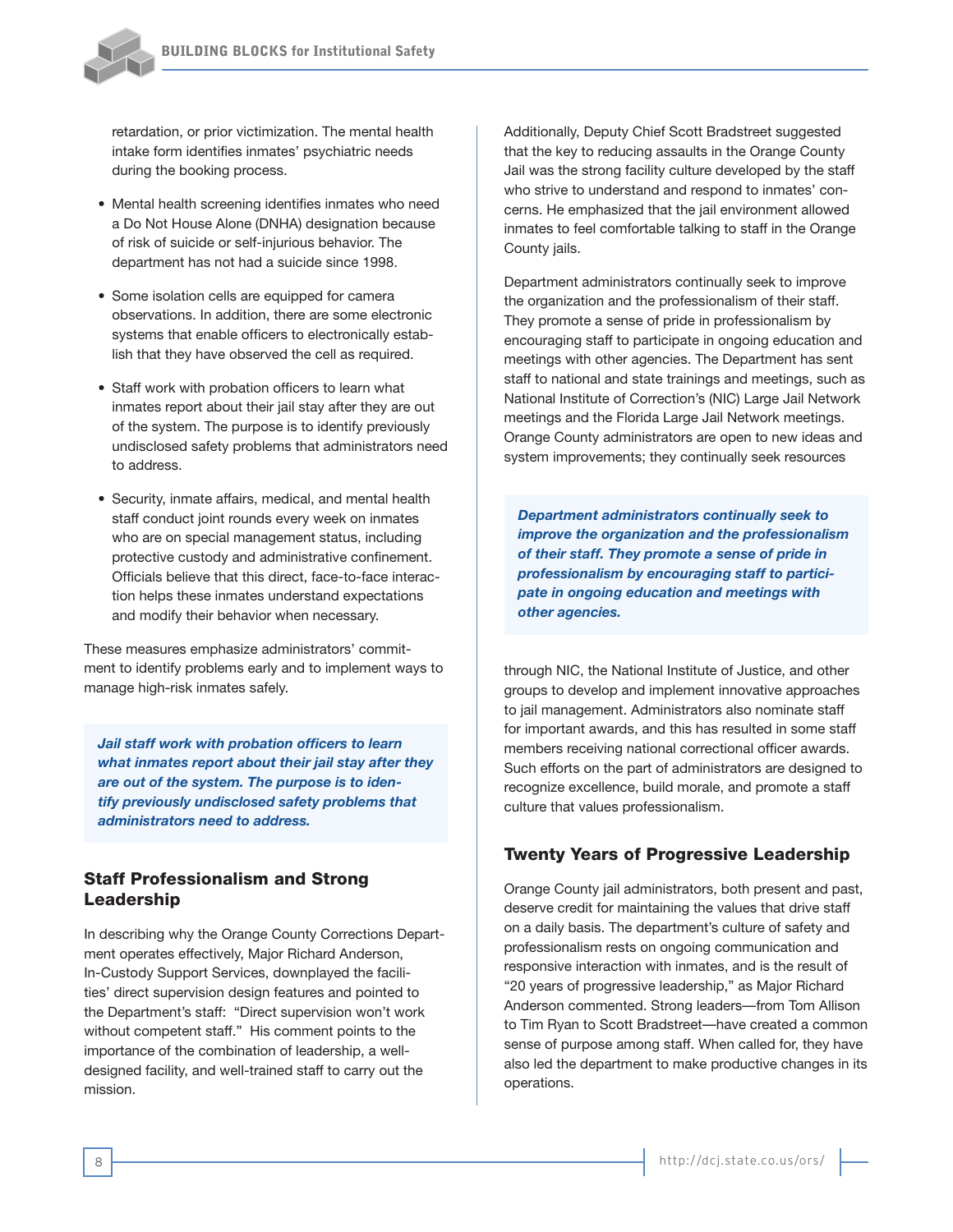

Moreover, both Ryan and Bradstreet, along with researcher Jablonski, are responsible for what is most unique about the Orange County Corrections Department: its unusual degree of reliance on data as an operational tool to improve safety in the jails. The leadership of these administrators in deciding to track—and respond to—the indicators of jail safety can perhaps serve as a positive model to jail administrators nationwide who are looking for additional tools to enhance facility safety.

In sum, more than 5000 adult jails and prisons operate in the U.S, so it is increasingly important for correctional administrators to control confinement conditions that influence the safety and health of inmates and staff. Orange County Department of Corrections provides a useful model for shaping leadership practices that help administrators prevent prisoner rape, gang violence, and use of excessive force. The use of computerized performance tracking, well-designed and operated direct supervision facilities, and CIT are building blocks that can help jail staff ensure that prisoners are not being victimized by other prisoners or abused by officers responsible for their control.

#### Thanks to those we interviewed:

Sergeant Lisa Dahlberg Dr. Patrick Jablonski Chief Timothy P. Ryan Deputy Chief Scott Bradstreet Deptuy Chief Cornita Riley Donna Loyko Toni Hutchinson Officer Cynthia Corrado Captain Tom Hungerford Lieutenant Mark Underhill James Keeble Don Bjoring Scott Phelan Lee Isbell Major Richard Anderson Lieutenant Sean Farrell Sergeant Vincent Abato Officer Annette Coleman Dr. Jill Hobbs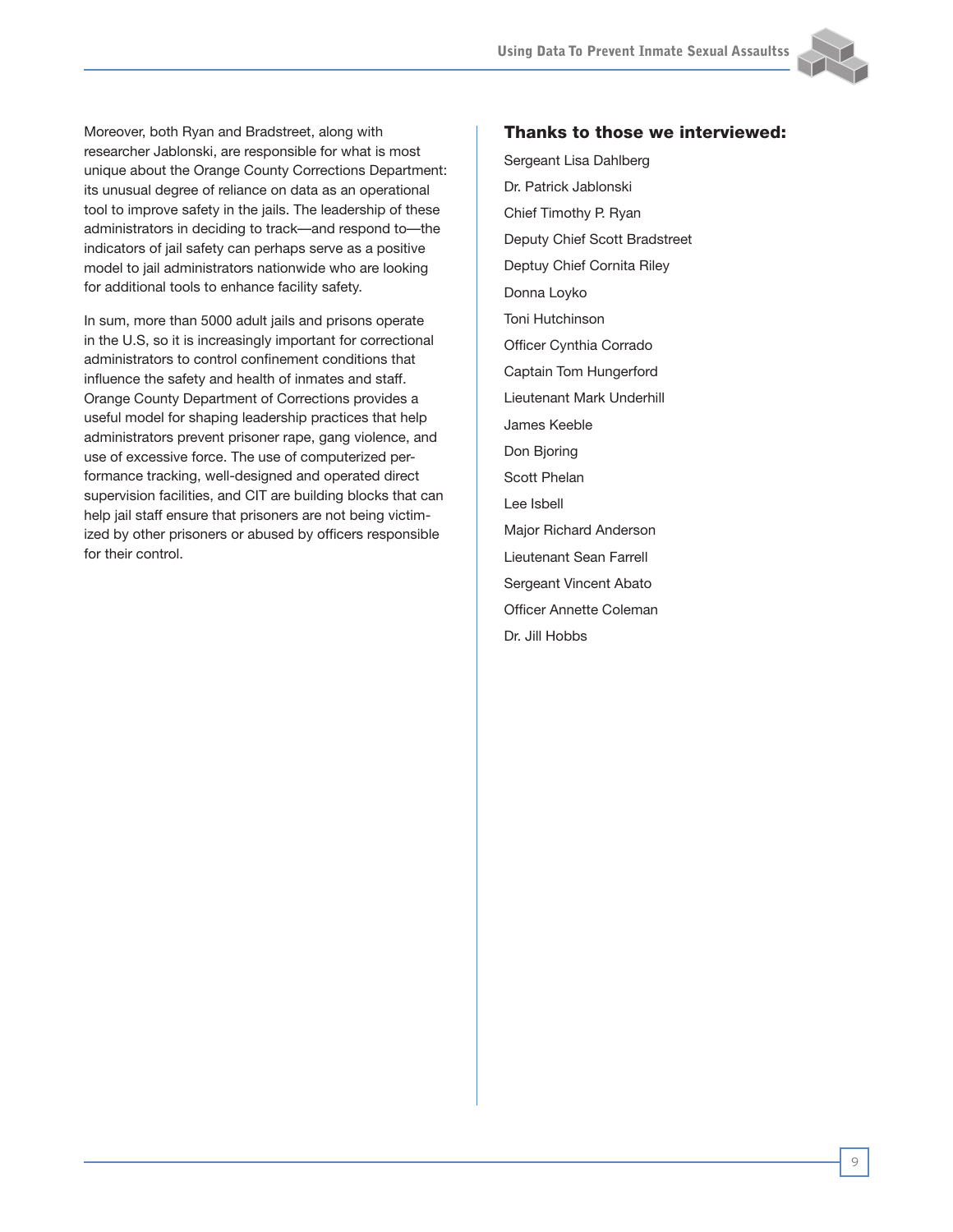#### LOGIC MODEL: Orange County, Florida, Corrections Department *Continued next page.*

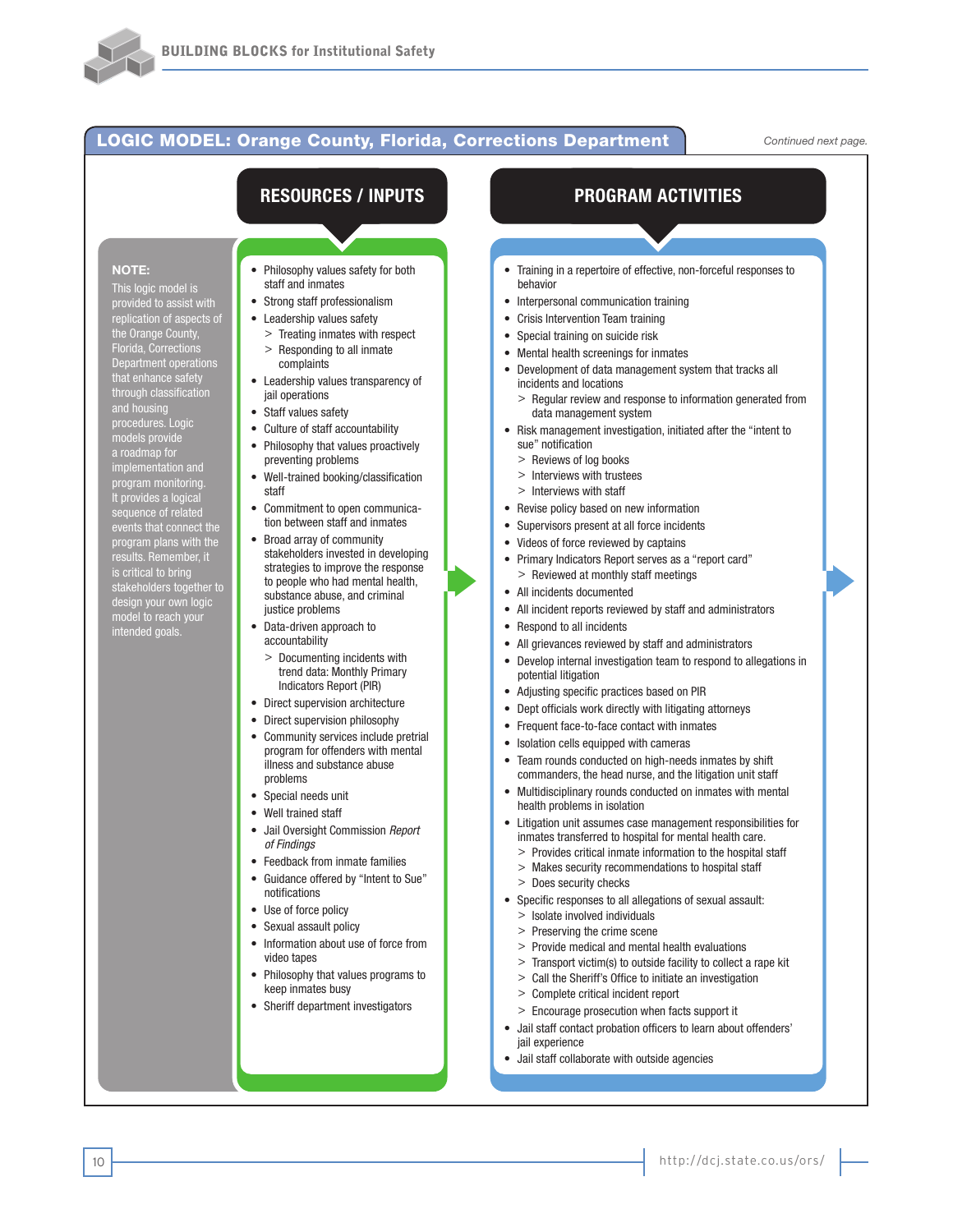

#### **IMMEDIATE OUTCOMES** • Number of data management reports generated and systematically reviewed • Number of times policy is modified to improve operations • Number of times litigation team investigations results in modification of practice • Number of "tips" about potential problems disclosed by inmates to jail staff • Number of low-level problems resolved • Number of force incidents • Number of overall incidents • Number of inmate grievances • Number of inmates identified with mental health problems at booking • Number of inmates working with assertive community treatment (ACT) teams • Number of weekly multidisciplinary rounds undertaken • Number of times PIR is accessed by correctional staff • Number of incidents at the hospital after inmate transfer • Number of de-escalations undertaken by staff • Number of investigations by sheriff's department • Number of prosecuted cases **INTERMEDIATE OUTCOMES** • Increased staff knowledge and skills • Increased interaction between jail staff and partners at community agencies • Increased reporting of minor problems by inmates • Increased resolution of major problems • Increased information about jail operations • Increased control of volatile situations • Reduction in forceful incidents • Decreased inmate fights • Decreased inmate batteries • Decreased inmate injuries • Decreased batteries on staff • Decreased staff injuries • Decrease in incidents or grievances • Changes in staff training • Changes in policy/practice • Reduced incidents during hospitalization of inmates with mental illness • Fewer lawsuits initiated against jail for violations of safety conditions • Reductions of substantiated sexual assaults • Transparency of jail operations **IMPACT** • Culture of safety • Culture of respect • Environment safe for staff and inmates LOGIC MODEL: Orange County, Florida, Corrections Department *Continued from previous page.*